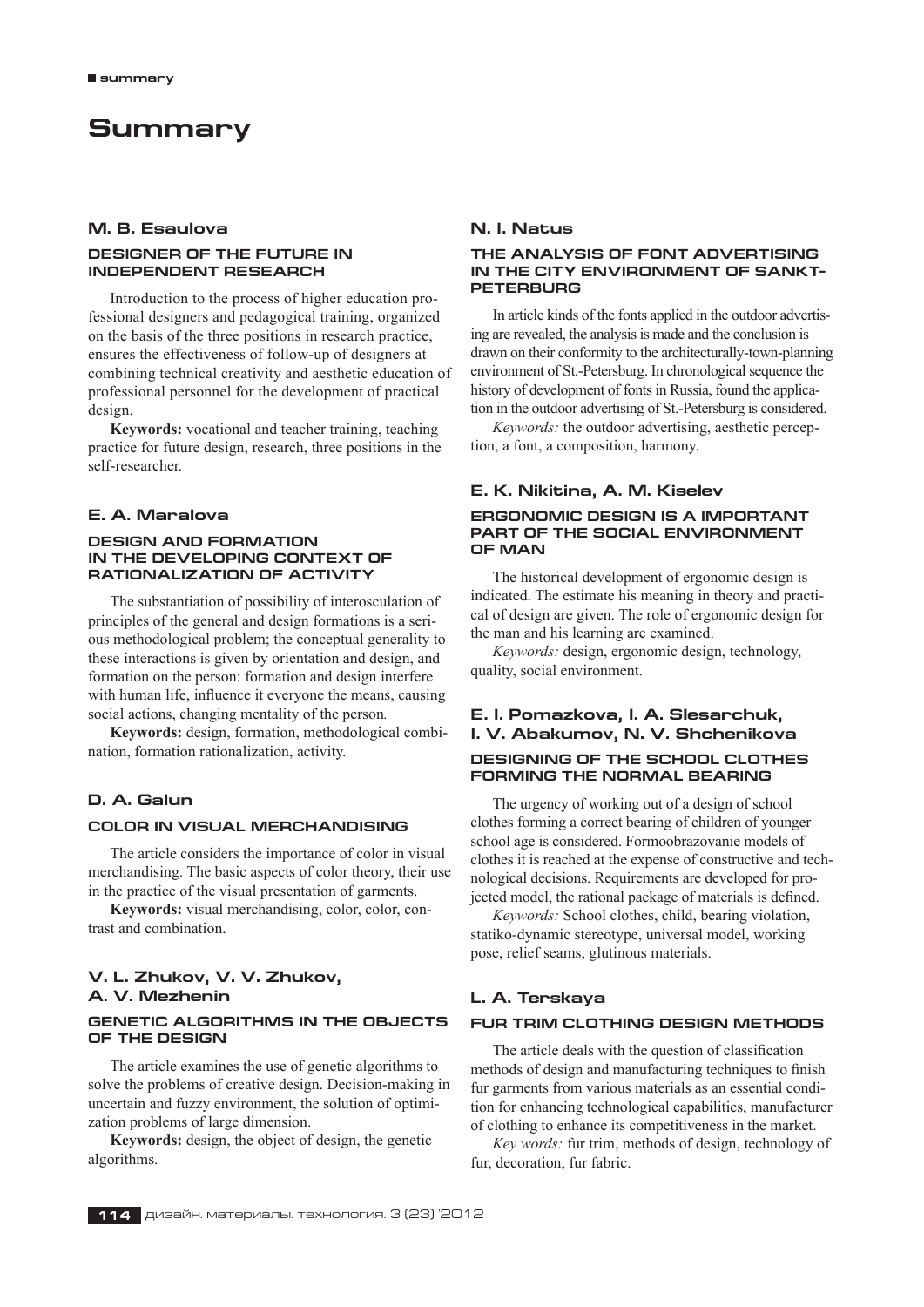## **A. G. Makarov, G. J. Slutsker, O. B. Terushkina, N. V. Drobotun Physical analysis kinetics creep**

**of monothreads of PP and ПVDF**

From the physical analysis kinetics creep of monothreads of PP and ПVDF of is carried out. and characteristics of elementary events  $(U_0, \gamma)$  are received. These characteristics will be used by comparison of viscoelastic properties mesh endoprosthesis in comparison with threads.

*Keywords:* monothreads of PP and ПVDF, mesh endoprosthesis.

### **Z. Usenbekov, N. J. Seitova**

### **Development of methodology study of the structure of highly elastie knitled fabrics**

This article presents a method of studying the structure of elastic materials in the products of the equilibrium and deformed state. The method is based on the study of highly elastic texture of canvass prints at the equilibrium and deformed state. Determination of the structural characteristics of highly elastic fabrics is performed with using multimedia medium.

*Keywords:* structure of highly elastic materials, imprint texture loop, height ninge, pitch diameter of the thread series.

### **A. G. Makarov, M. A. Egorova, N. S. Zurahov, A. V. Fomina**

### **DEFINITION OF ANALYTICAL INTERRELATION NORMIROVANNYKH OF RELAXATION AND DELAY KERNELS IN VISCO-ELASTICITY'S LINEAR THEORY OF POLYMERIC MATERIALS**

On the basis of application of mathematical model of a linear visco-elasticity of the polymeric materials using as relaksatsionny and late function of Kolraush the version of the approximate analytical solution of a task about resolvent the defining integrated equations of processes of a relaxation and creep of polymeric materials is offered. The received result allows to count parameters of process of a relaxation on parameters of process of creep and, on the contrary, for a wide class of the polymeric materials possessing linear viscoelastic properties.

*Keywords:* visco-elasticity, polymeric materials, relaxation, creep.

### **S. V. Burinskiy, E. I. Turkin**

### **THE COMBINED SORBENT OF ORGANIC SUBSTANCES FROM WATER ENVIRONMENTS**

The filtering combined sorbents of disposable use on the basis of kostochkovy absorbent carbon and and bleached cellulose which are capable to take from water environments organic impurity (to 60–70 mg/g) are created, and they are offered for using in smallsized filtering modules instead of the granulated active coals.

*Keywords*: the combined sorbents, cellulose, kostochkovy absorbent carbon, metilenovy blue, organic impurity, small-sized filtering modules.

### **E. A. Sergeeva, Y. A. Bukina**

### **CREATING A NANOMODIFIED KNITTED MATERIALS WITH ANTIBACTERIAL PROPERTIES BY NONEQUILIBRIUM LOW-TEMPERATURE PLASMA MODIFICATION**

One way of production knitted materials with uniformly distributed fixed and stable silver nanoparticles in the surface layer of material is modification of fibers properties using low-temperature plasma treatment. Effect of plasma treatment on the hydrophilic properties of knitted materials is analyzed. The possibility to obtain antibacterial materials by plasma treatment of knitted materials is presented.

*Keywords:* Modification, plasma, knitted material, processing, capillarity, surface, silver nanoparticle.

# **L. R. Musina, M. F. Galikhanov THE ELECTRET PARAFFIN CORRUGATED CARDBOARD**

In this article the rational and research results of characteristics of corrugated cardboard and its components with surface treatment with a mixture of saturated hydrocarbons were presented. The possibility of improvement mechanical and adhesion properties of corrugated cardboard under the influence of electret effect was considered.

*Keywords:* liner, corrugated cardboard, paraffin, ceresin, electreting,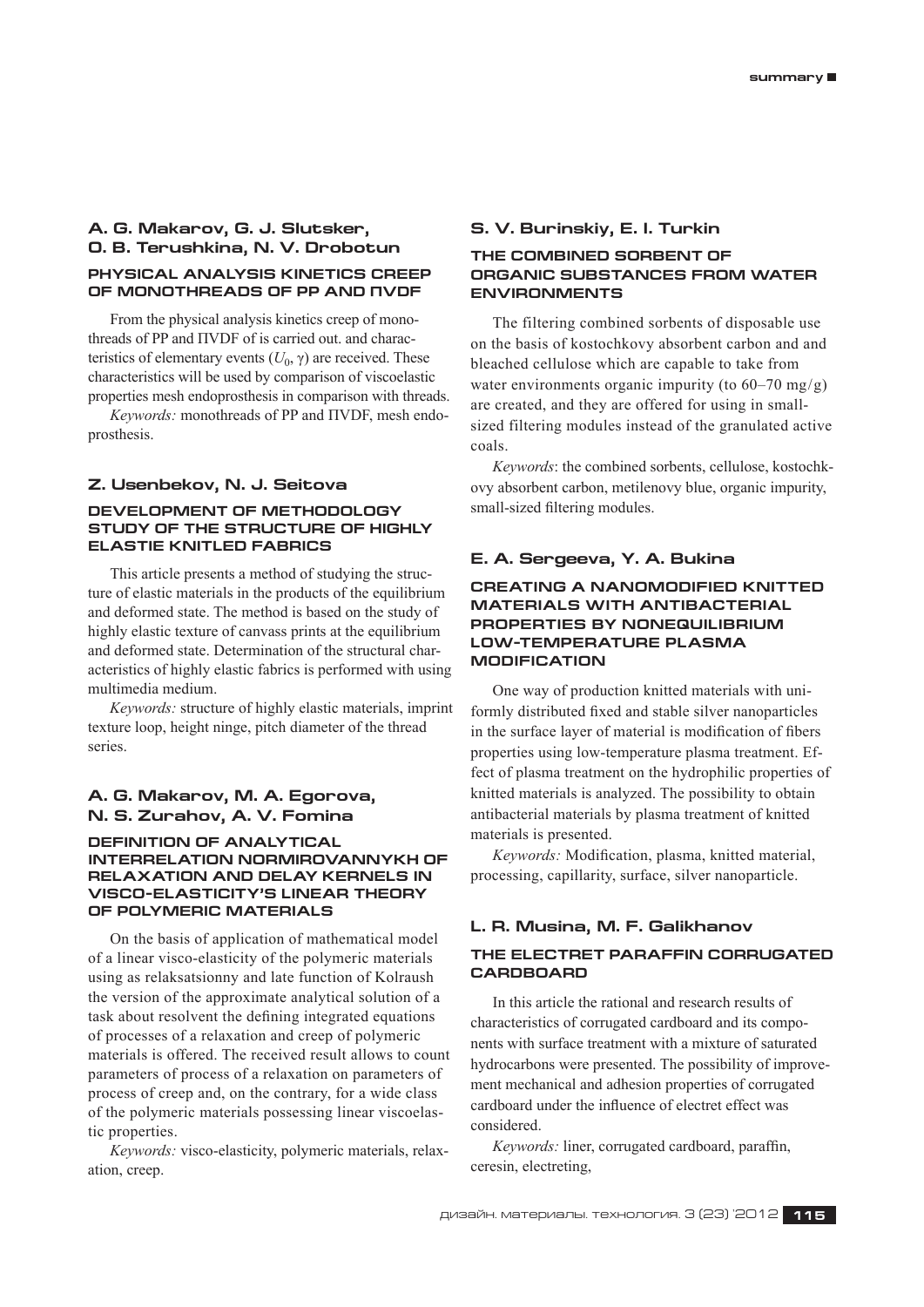### **T. Y. Jeltoukhova, L. T. Zhukova**

### **Designing a technology for decorative pictures of metal module elements**

Considered a fulfilment technology of decorative panels on fibreboard, and creation on this surface a raised artistic image of metal modules, thin stone slabs and fraction materials of coloured minerals.

*Keywords*: design, interior objects, metal module, surface texture.

### **A. A. Chichev, A. A. Sukmanov, V. I. Goldfarb**

### **Analysis of aesthetic and technological properties exotic wood used in the manufacture LAMPS**

The paper analyzes the main criteria for selection of exotic wood in the manufacture of lamps of various designs. *Keywords:* exotic wood, design, lighting.

### **N. V. Yakutina, A. V. Artemov, O. G. Lyubskya**

### **ADVANTAGES OF CLOTHES AND FOOTWEAR FROM FLAX IN EQUIPMENT OF THE SPECIAL CONTINGENT WORKING IN HERMETIC OBJECTS**

Results of researches mediko-hygienic and sorption properties of flax and materials containing flax are resulted and conclusions are drawn on advantages of use of flax in clothes and footwear of the special contingent working in hermetic objects.

*Keywords:* flax, clothes and footwear from flax, mediko-hygienic characteristics, sorption properties.

### **A. M. Ignatova, M. M. Chernih, M. N**. **Ignatov**

### **«ETHNOFUTURISM» — A NEW DIRECTION MODERN ART, HOW TO PASS THROUGH THE SPIRIT ARCHAIC MODERN MATERIAL — STONE CASTING**

The article describes the material is of theoretical and analytical studies that prove that in the extant samples of folk material played no less important than the story works. With thechoice of material ancient architects designated cultural value of the product, as evidenced by the examples of finds CCD. This observation is the basis of the visionexpressed by ethnofuturism, which consists in the fact that by choosing different materials for their works can emphasize the connection of past and present, material and spiritual, earthly and unearthly, urban and natural.

Keywords: ethnofuturism, Perm animal style, stone molding.

### **I. A. Orlov**

### **The historiograpthy of Religion Gothic by Occitany**

The author analyzed the theoretical concepts of Gothic churched in Occitany and South France XIII–XIV. In rich amendments to the article the author describes socialideological context of the period of church construction and its character.

*Keywords:* gothic church, Occitany, South France, idea, creative concept.

### **E. S. Chuprunova**

### **ROMANTIC NATIONALISM IN THE WORKS OF «THE FOUR» DESIGNERS**

The article describes the manifestation of romantic nationalism in the art of group «The Four» (Ch. R. Mackintosh, F. McDonald, M. McDonald, H. MacNair). The article is not intended to analyze projects of leader Charles R. Mackintosh, but draws attention to the works of other «The Four» members.

*Keywords:* art nouveau, Glasgow School, romantic nationalism, interior design.

### **E. M. Glinternik**

### **Russian Applied Graphic Work from XVIII Through mid — XIX century as Early History Time Period in National Graphic-Design**

The paper discusses the inception, and development of Russian graphic design. It covers early stages in graphic design from XVIII until mid — XIX century; the analysis reveals the early forms of published circulated graphic production; specific examples illustrate the aesthetic features of Russian applied graphic work characteristic of the discussed time period. Involving materials from the St. Petersburg Archival Branch of the Russian Academy of Sciences provides solid scientific basis for expanding the chronological boundaries in the research of the inception and development of Graphic Design in Russia.

*Keywords:* applied graphics, graphic design, history of graphic design, Russian art of the XVIII century.